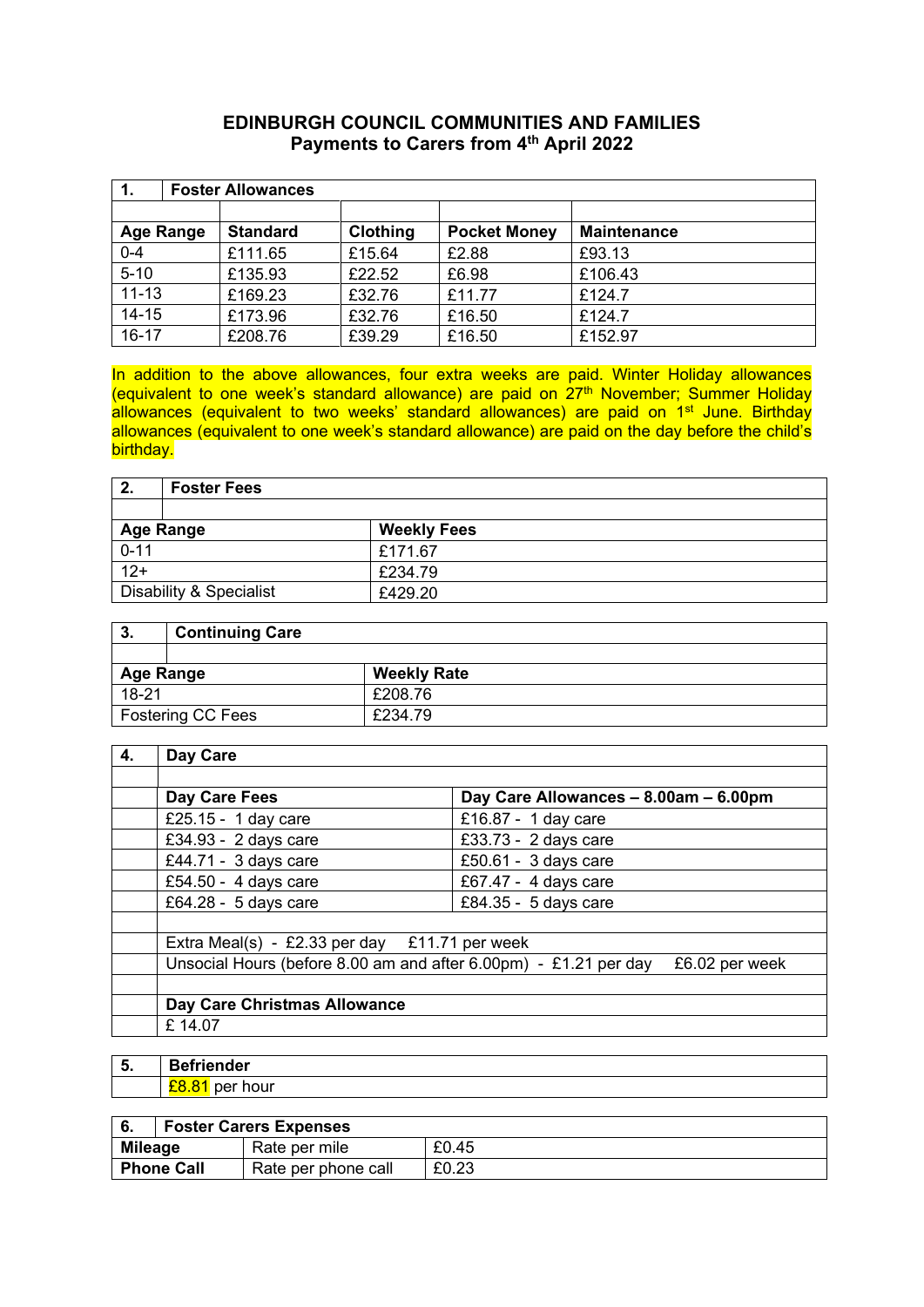## **7. Young People over 16: Scheme of Contributions to Foster Carers/Residential Units/Kinship Carers**

| Young person's<br>income *                                                             | <b>Carer's allowance</b>                                                                                                          |                                                                                                                                    |                                                                                                                      |
|----------------------------------------------------------------------------------------|-----------------------------------------------------------------------------------------------------------------------------------|------------------------------------------------------------------------------------------------------------------------------------|----------------------------------------------------------------------------------------------------------------------|
|                                                                                        | <b>Pocket money</b>                                                                                                               | <b>Clothing</b>                                                                                                                    | <b>Maintenance</b>                                                                                                   |
| Up to £14.99,<br>young person<br>retains all<br>income and<br>receives pocket<br>money | Full amount for 16 +<br>(E16.50)                                                                                                  | Full amount for 16 +<br>(E39.29)                                                                                                   | Full amount for $16 +$<br>(E152.97)                                                                                  |
| From £15.00 -<br>£39.99                                                                | For every £1 the<br>young person<br>earns/receives above<br>£15.00, pocket money<br>reduces by 50p                                | Full amount for $16 +$<br>(E39.29)                                                                                                 | Full amount for $16 +$<br>(E152.97)                                                                                  |
| From £40.00 -<br>£99.99                                                                | The carer no longer<br>receives pocket<br>money for the young<br>person - young<br>person responsible<br>for own pocket<br>money. | For every £1 the<br>young person<br>earns/receives above<br>£40.00, the clothing<br>grant reduces by 50p                           | Full amount for 16 +<br>(E152.97)                                                                                    |
| Above £100.00                                                                          |                                                                                                                                   | The carer no longer<br>receives clothing<br>allowance for the<br>young person -<br>young person<br>responsible of own<br>clothing. | The maintenance<br>allowance reduces by<br>50p per week for<br>each £1 earned by<br>the young person<br>over £100.00 |

\* Income includes any net earnings from part time or full time work, any other educational funding e.g. bursary and any benefits to which the young person is entitled.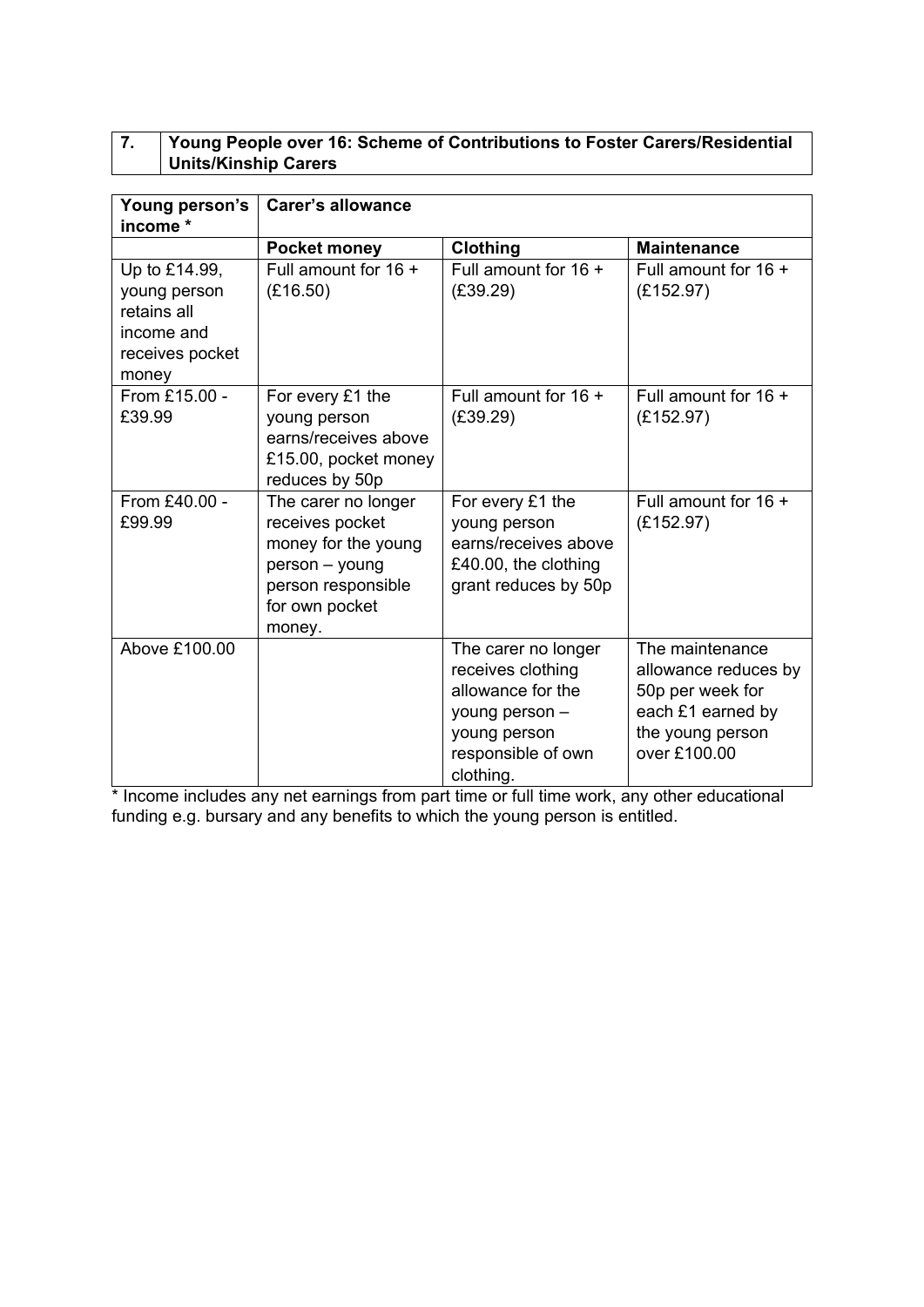| 8.        | <b>Adoption Allowances</b> |                   |
|-----------|----------------------------|-------------------|
|           |                            |                   |
|           | <b>Age Range</b>           | <b>Weekly Fee</b> |
| $0 - 4$   |                            | £58.07            |
| $5 - 10$  |                            | £73.24            |
| $11 - 13$ |                            | £94.00            |
| $14 - 15$ |                            | £96.95            |
| $16 - 18$ |                            | £118.66           |

#### **9. Adoption Allowance for Previous Foster Carers**

(Where the legal status has changed from 'Looked After' to 'Adopted') Where a foster carer, as a result of a recommendation by the panel and approval of the agency decision maker formally adopts, they will continue to receive the equivalent of the fostering allowance and fees, minus child benefit, unless they choose not to do so. This can be approved for up to two years.

#### **10. Child Benefit Rate High** £ 21.80 **Child Benefit Rate Low** £ 14.45

| 11. | <b>Allowances for previous Foster Carers</b>                                                  |
|-----|-----------------------------------------------------------------------------------------------|
|     | Where the carer was previously a foster carer, but then secures a Section 11 Order            |
|     | their fee will stop but they can, if approved by the agency decision maker, receive up to     |
|     | 100% enhancement of the fostering fee. Where prior to 1 <sup>st</sup> April 2007, a different |
|     | financial arrangement was in place, or had been approved by the agency decision               |
|     | maker as a result of the panel recommendation but was not yet in place, this                  |
|     | arrangement can be continued but not increased.                                               |

| 12.          | <b>Kinship Allowance LAAC</b> |                                             |                                            |  |
|--------------|-------------------------------|---------------------------------------------|--------------------------------------------|--|
| Age<br>Range | <b>Standard allowance</b>     | Less (High) Child<br><b>Benefit: £21.80</b> | Less (Low) Child<br><b>Benefit: £14.45</b> |  |
| $0 - 4$      | £111.65                       | £89.85                                      | £97.20                                     |  |
| $5 - 10$     | £135.93                       | £114.13                                     | £121.48                                    |  |
| $11 - 13$    | £169.23                       | £147.43                                     | £154.78                                    |  |
| $14 - 15$    | £173.96                       | £152.16                                     | £159.51                                    |  |
| $16+$        | £208.76                       | £186.96                                     | £194.31                                    |  |

Kinship wellbeing payments for non LAC eligible children are as above less all state benefit entitlement.

Kinship carers that secure a child in their care through adoption can receive the kinship wellbeing payment less all state benefit entitlement for up to 2 years post adoption order being granted.

| 13.       | UASC Wellbeing Payment                 |         |
|-----------|----------------------------------------|---------|
|           |                                        |         |
|           | <b>Weekly Rate</b><br><b>Age Range</b> |         |
| $16 - 21$ |                                        | £208.77 |

In addition to the above Kinship and UASC allowances, four extra weeks are paid. Winter Holiday allowances (equivalent to one week's standard allowance) are paid on 27<sup>th</sup> November; Summer Holiday allowances (equivalent to two weeks' standard allowances) are paid on 1<sup>st</sup> May. Birthday allowances (equivalent to one week's standard allowance) are paid on the day before the child's birthday. These are paid up to the day before the young person's 18<sup>th</sup> birthday.